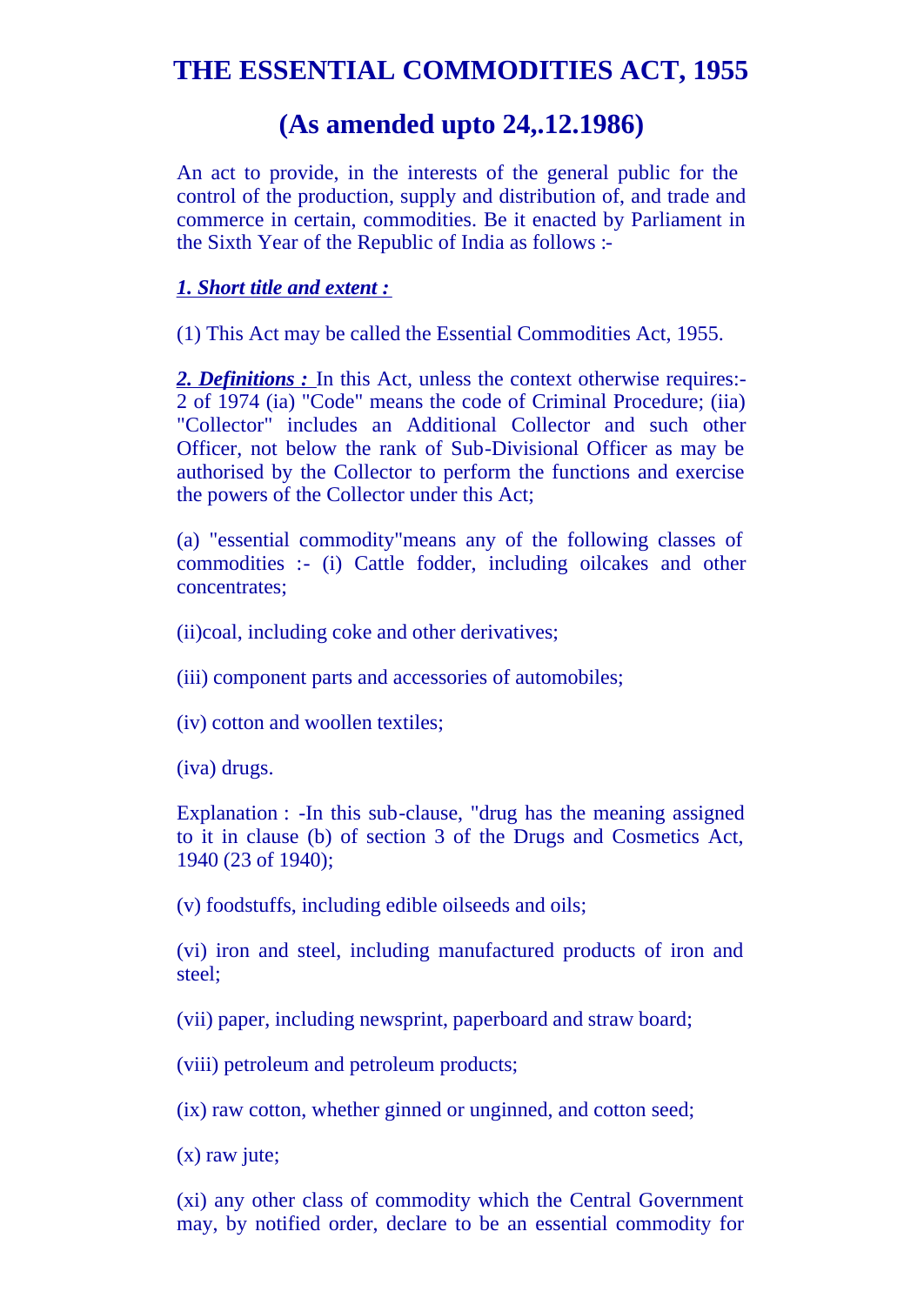the purposes of this Act, being a commodity with respect to which Parliament has power to make laws by virtue of entry 33 in List III in the Seventh Schedule to the Constitution:

(b) "food-crops" include crops of sugarcane;

(c) "notified order" means and order notified in the Official Gazette;

(cc) "Order" includes a direction issued thereunder;

(d) "State Government", in relation to a Union Territory, means the administrator thereof;

(e) "Sugar" means -

(i) any form of sugar containing more than ninety percent of sucrose, including sugar candy;

(ii) Khandsari sugar or bura sugar or crushed sugar or any sugar in crystalline or powdered form, or

(iii)Sugar in process in vaccum pan sugar factory or raw sugar produced therein.

(f) words and expressions used but not defined in this Act and defined in the code shall have the meanings respectively assigned to them in that code.

#### *3. Powers to control production, supply, distribution, etc., of essential commodities.*

(1) If the Central Government is of opinion that it is necessary or expedient so to do for maintaining or increasing supplies of any essential commodity or for securing equitable distribution and availability at fair prices, or for securing any essential commodity for the defence of India or the 'efficient conduct of military operations it may, by order, provide for regulating or prohibiting the production, supply and distribution thereof and trade and commerce therein .

(2) Without prejudice to the generality of the powers conferred by sub-section (1), an order made thereunder may provide-

(a) for regulating by licenses, permits or otherwise the production or manufacture of any essential commodity;

(b) for bringing under cultivation any waste or arable land, whether appurtenant to a building or not, for the growing thereon of foodcrops generally or of specified food-crops, and for otherwise maintaining or increasing the cultivation of food-crops generally,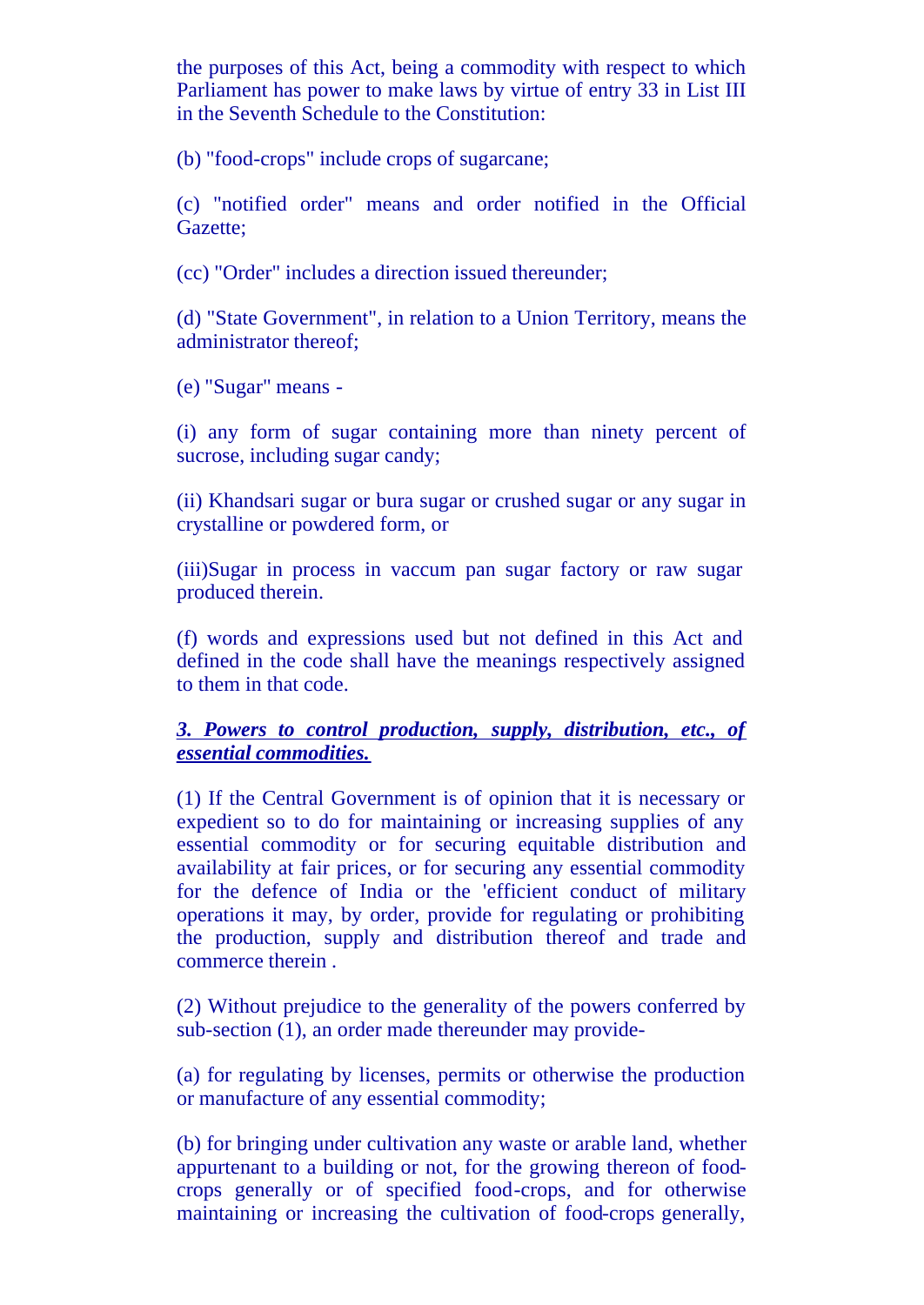or of specified food-crops;

(c) for controlling the price at which any essential commodity may be bought or sold;

(d) for regulating by licences, permits or otherwise the storage, transport, distribution, disposal, acquisition use or consumption of any essential commodity;

(e) for prohibiting the withholding from sale of any essential commodity ordinarily kept for sale;

(f) for requiring any person holding in stock, or engaged in the production, or in the business of buying or selling, of any essential commodity,-

(a) to sell the whole or a specified part of the quantity held in stock or produced or received by him, or

(b) in the case of any such commodity which is likely to be produced or received by him, to sell the whole or a specified part of such commodity when produced or received by him to the Central Government or a State Government or to an officer or agent of such Government or to a Corporation owned or controlled by such Government or to such person or class of ersons and in such circumstances as may be specified in the order.

Explanation 1 : An order made under this clause in relation to foodgrains, edible oilseeds or edible oils, may having regard to the estimated production, in the concerned area, of such foodgrains, edible oilseeds and edible oils, fix the quantity to be sold by the producers in such area and may also fix, or provide for the fixation of, such quantity on a graded basis, having regard to the aggregate of the area held by, or under the cultivation or the producers.

Explanation 2 :- For the purpose of this clause, "production" with its grammatical variations and cognate expressions include manufacture of edible oils and sugar;

(g) for regulating or prohibiting any class of commercial or financial transactions relating to foodstuffs or cotton textiles which, in the opinion of the authority making the order, are, or if unregulated, are likely to be, detrimental to the public interest;

(h) for collecting any information or statistics with a view to regulating or prohibiting any of the aforesaid matters.

(i) for requiring persons engaged in the production, supply or distribution of, or trade and commerce in, any essential commodity to maintain and produce for inspection such books accounts and records relating to their business and to furnish such information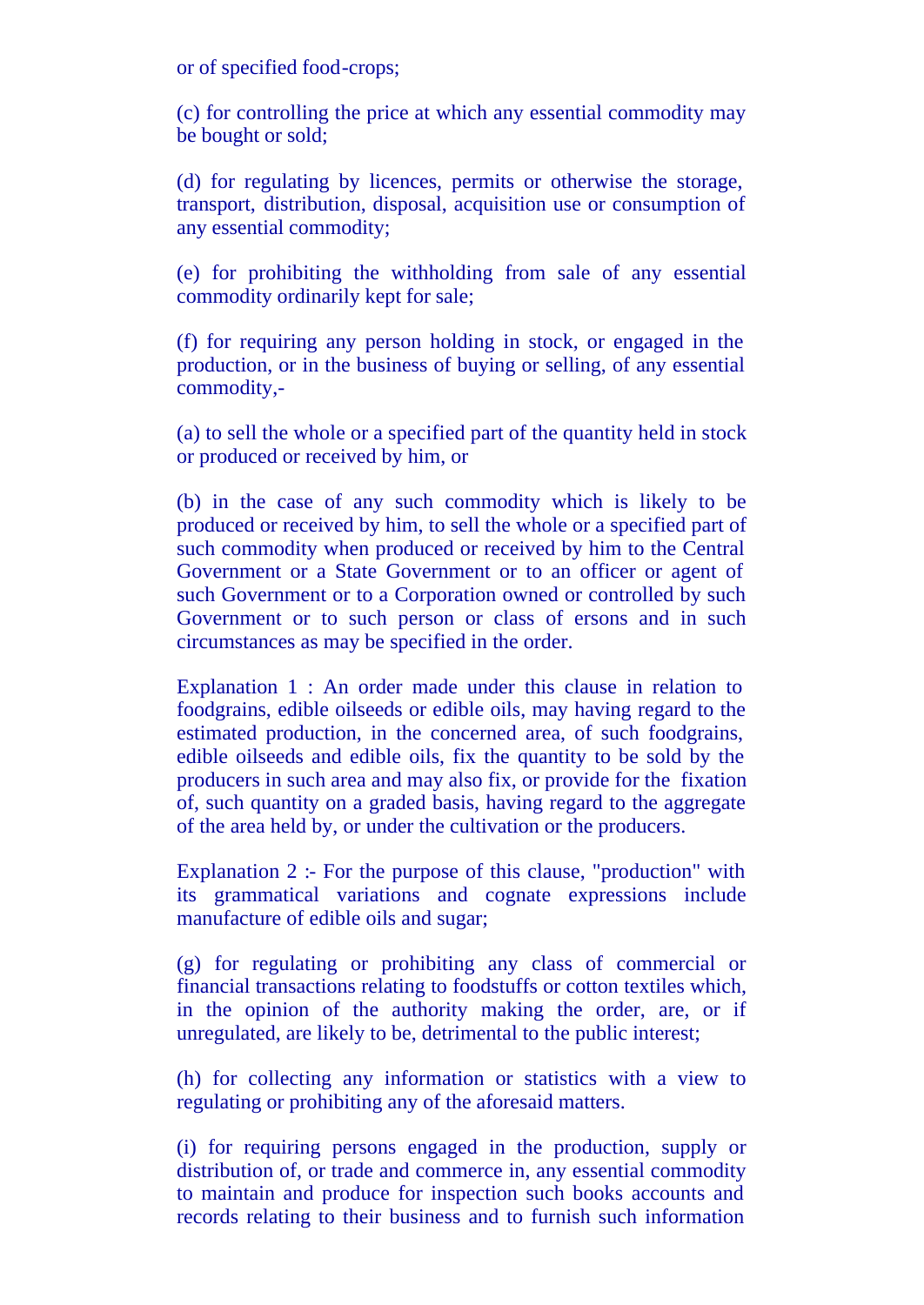relating thereto, as may be specified in the order;

(ii) for the grant or issue of licences, permits or other documents, the charging of fees therefore the deposit of such sum, if any, as may be specified in the order as security for the due performance of the conditions of any such licence, permit or other document, the forfeiture of the sum so deposited or any part thereof for contravention of any such conditions, and the adjudication of such forfeiture by such authority as may be specified in the order;

(j) for any incidental and supplementary matters, including in particular, the entry search or examination of premises, aircraft, vessels, vehicles or other conveyances and animals, and the seizure by a person authorised to make such entry, search or examination;

(i) of any articles in respect of which such person has reason to believe that a contravention of the order has been, is being, or is about to be, committed and any packages, coverings or receptacles in which such articles are found;

(ii) of any aircraft, vessel, vehicle or other conveyance or animal used in carrying such articles, if such person has reason to believe that such aircraft, vessel or other conveyance or animal is liable to be forfeited under the provisions of this act;

(iii) of any books of accounts and documents which in the opinion of such person, may be useful for, or relevant to, any proceeding under this Act and the person from whose custody such books of accounts or documents are seized shall be entitled to make copies thereof or to take extracts therefrom in the presence of any officer having the custody of such books of accounts or documents.

 (3) Where any person sells any essential commodity in compliance with an order made with reference to clause (f) of subsection (2), there shall be paid to him the price therefor as hereinafter provided:-

(a) where the price can, consistently with controlled price, if any fixed under this section, to be agreed upon, the agreed price;

(b) where no such agreement can be reached, the price calculated with reference to the controlled price, if any.

(c) where neither clause (a) nor clause (b) applies, the price calculated at the market rate prevailing in the locality at the date of sale.

(3A) (i) if the Central Government is of opinion that it is necessary so to do for controlling the rise in prices, or preventing the hoarding, of any food-stuff in any locality, it may, by notification in the Official Gazette, direct that notwithstanding anything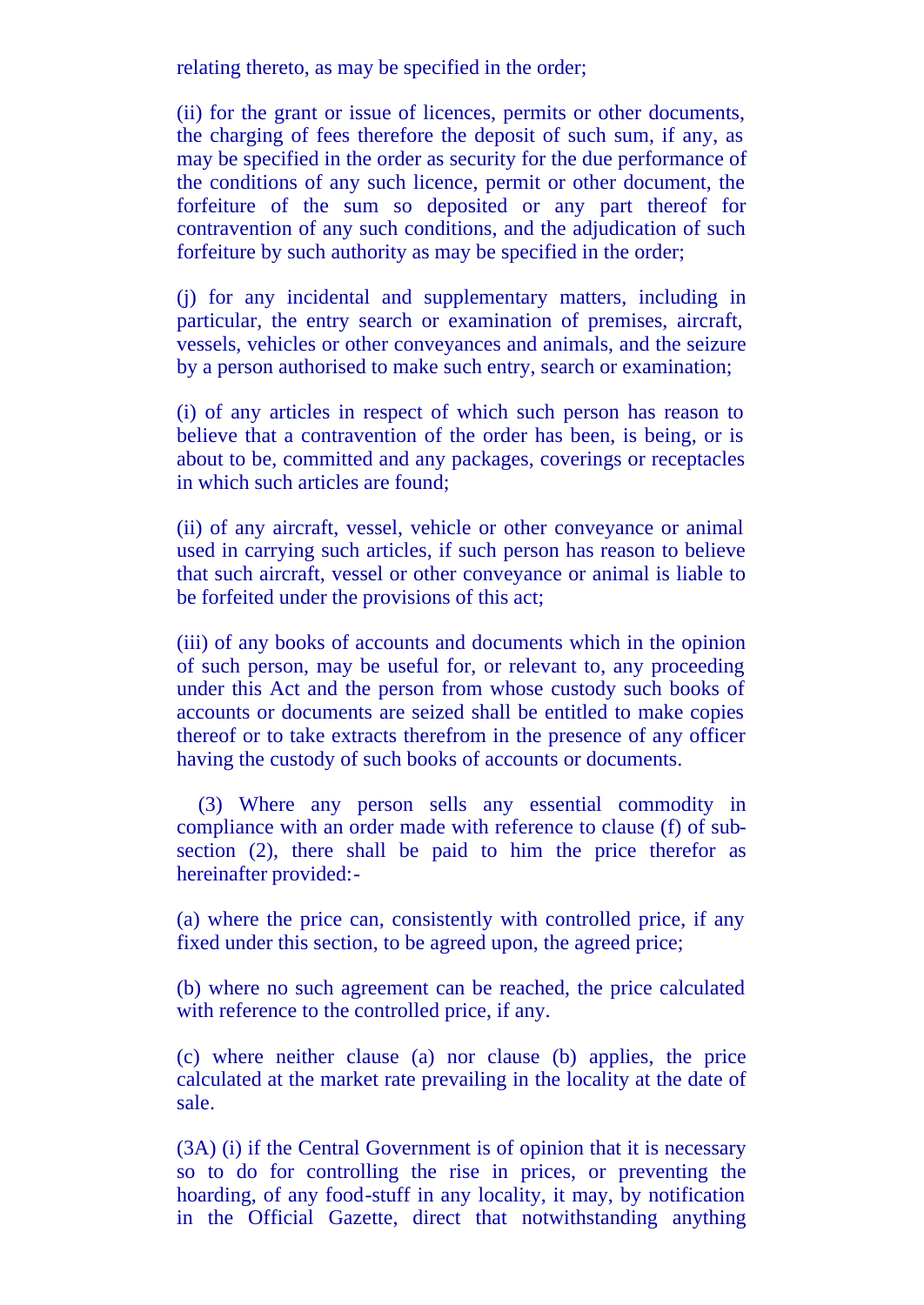contained in sub-section (3), the price at which the foodstuff shall be sold in the locality in compliance with an order made with reference to clause (f) of sub-section (2) shall be regulated in accordance with the provisions of this sub-section.

(ii) Any notification issued under this sub-section shall remain in force for such period not exceeding three months as may be specified in the notification.

(iii) Where, after the issue of a notification under this sub-section, any person sells foodstuff of the kind specified therein and in the locality so specified, in compliance with an order made with reference to clause (f) of sub-section (2), there shall be paid to the seller as the price therefor -

(a) where the price, can, consistently with the controlled price of the foodstuff, if any fixed under this section to be agreed upon, the agreed price;

(b) where no such agreement can be reached, the price calculated with reference to the controlled price, if any;

(c) where neither clause (a) nor clause (b) applies, the price calculated with reference to the average market rate prevailing in the locality at the date of the sale during the period of three months immediately preceding the date of the notification.

(3A) (i) if the Central Government is of opinion that it is necessary so to do for controlling the rise in rpices, or preventing the hoarding, or any food-stuff in any locality, it may, be notification in the Official Gazette, direct that notwithstanding anything contained in sub section (3), the price at which the foodstuff shall be sold in the locality in compliance with an order made with reference to clause (f) of sub section (2) shall be regulated in accordance with the provisions of this sub-section.

(ii) Any notification issued under this sub-section shall remain in force for such period not exceeding three months as may be specified in the notification.

(iii) Where, after the issue of a notification under this sub-section, any person sells foodstuffs of the kind specified therein and in the locality, so specified, in compliance with an order made with reference to clause (f) of sub-section (2), there shall be paid to the seller as the price therefor-

(a) where the price, can, consistently with the controlled price of the foodstuff, if any, fixed under this section, be agreed upon, the agreed price;

(b) where no such agreement can be reached, the price calculated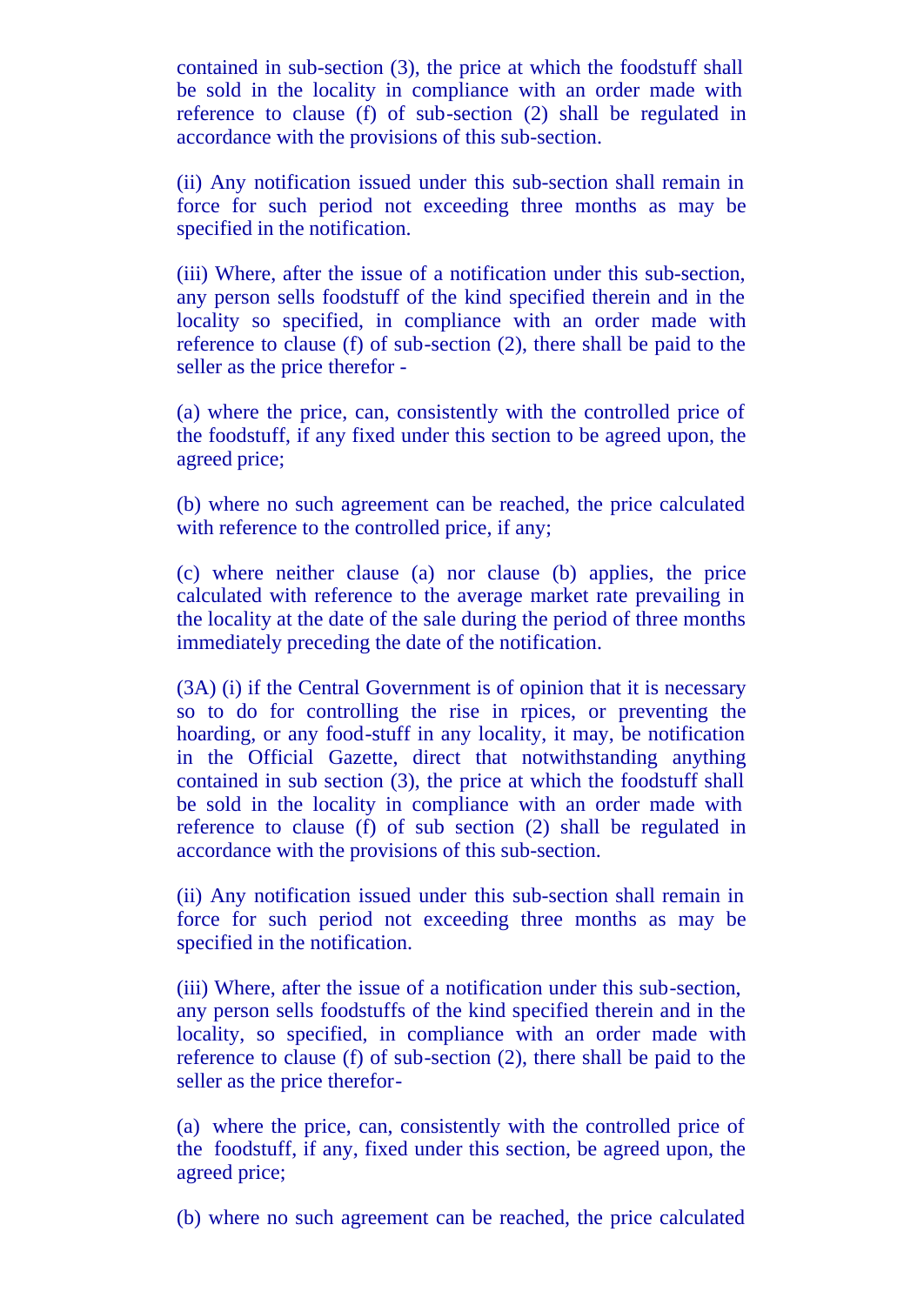with reference to the controlled price, if any;

(c) where neither clause (a) nor clause (b) applied, the price calculated with reference to the average market rate prevailing in the locality during the period of three months immediately preceding the date of the notification.

(iv) For the purposes of sub-clause (c) of clause (iii) the average market rate prevailing in the locality shall be determined by an officer authorised by the Central Government in this behalf, with reference to the prevailing market rates for which published figures are available in respect of that locality or of a neighboring locality; and the average market rate so determined shall be final and shall not be called in question in any court.

(3B) Where any person is required, by an order made with reference to clause (f) of sub-section (2) to sell to the Central Government or a State Government or to an officer or agent of such Government or to a Corporation owned or controlled by such Government, any grade or variety of food-grains, edible oilseeds or edible oils in relation to which no notification has been issued, under sub-section (3A), or such notification having been issued, has ceased to be in force, there shall be paid to the person concerned, notwithstanding anything to the contrary contained in sub-section (3), an amount equal to the procurement price of such foodgrains, edible oilseeds or edible oils, as the case may be, specified by the State Government, with the previous approval of the Central Government having regard to:-

(a) the controlled price, if any, fixed under this section or by or under any other law for the time-being in force for such grade or variety of foodgrains, edible oilseeds or edible oils;

(b) the general crop prospects;

(c) the need for making such grade or variety of foodgrains, edible oilseeds or edible oils available at reasonable prices to the consumers, particularly the vulnerable sections of the consumers; and

(d) the recommendations, if any, of the Agricultural Prices Commission with regard to the price of the concerned grade or variety of foodgrains, edible oilseeds or edible oils.

(3C) Where any producer is required by an order made with reference to clause (f) of sub-section (2) to sell any kind of sugar (whether to the Central Government or a State Government or to an Officer or agent of such Government or to any other person or class of persons) and either no notification in respect of such sugar has been issued under sub-section (3A) or any such notification, having been issued, has ceased to remain in force by efflux of time, then,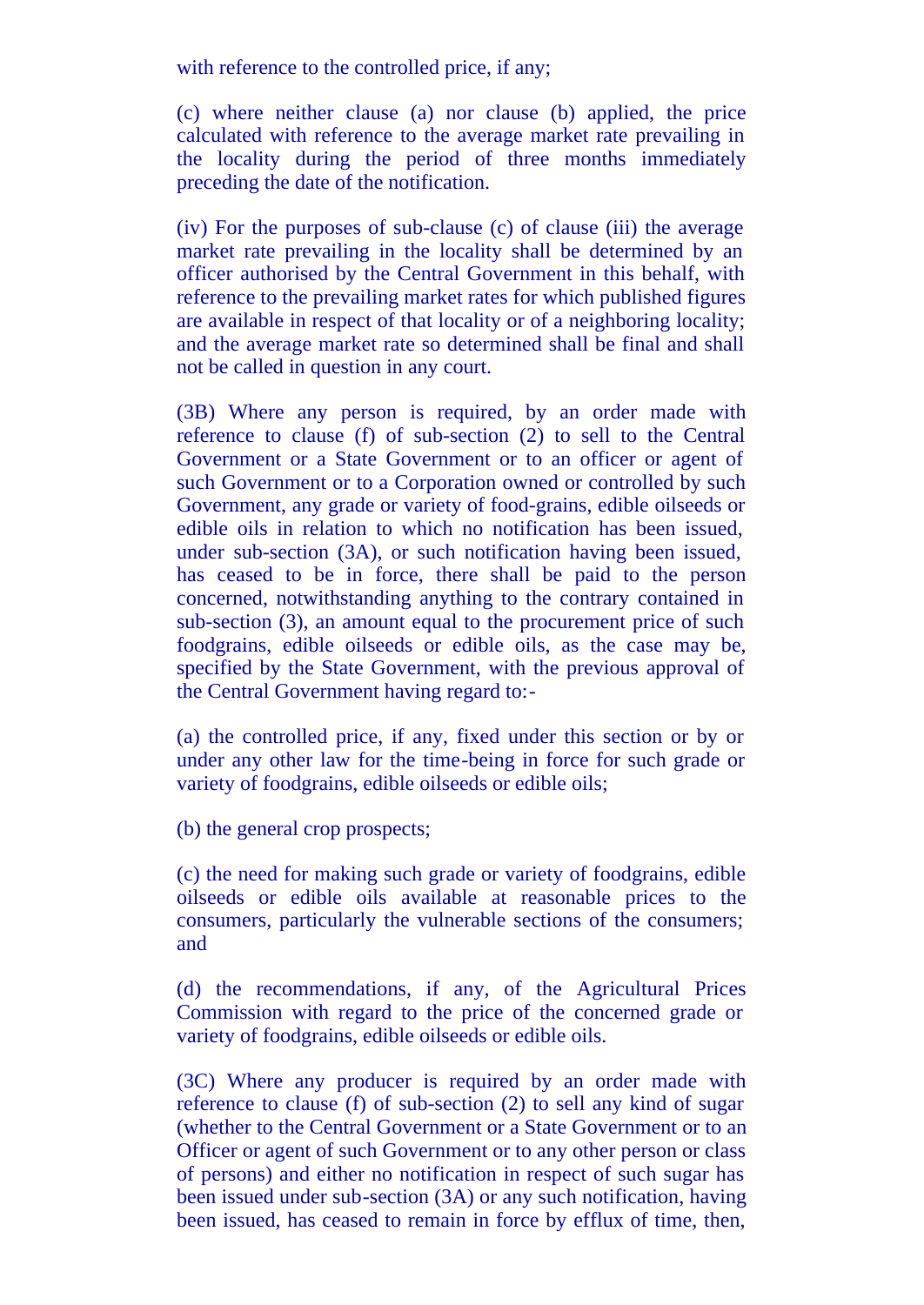notwithstanding anything contained in sub-section (3), there shall be paid to that producer an amount therefor which shall be calculated with reference to such price of sugar as the Central Government may, by order, determine, having regard to-

(a) the minimum price, if any, fixed for sugarcane by the Central Government under this section;

(b) the manufacturing cost of sugar;

(c) the duty or tax, if any, paid or payable thereon, and

(d) the securing of a reasonable return of the capital employed in the business of manufacturing sugar, and different prices may be determined, from time to time, for different areas or for different factories or for, different kinds of sugar.

Explanation :- For the purposes of this sub-section, "Producer" means a person carrying on the business of manufacturing sugar

(4) If the Central Government is of opinion that it is necessary so to do for maintaining or increasing the production and supply of an essential commodity, it may, by order, authorise any person (hereinafter referred to as an authorised controller) to xercise, with respect to the whole or any part of any such undertaking engaged in the production and supply of the commodity as may be specified in the order such functions of control as may be provided there in and so long as such order is in force with respect to any undertaking or part thereof,-

(a) the authorised controller shall exercise his functions in accordance with any instructions given to him by the Central Government, so, however that he shall not have any power to give any direction inconsistant with the provisions of any enactment or any instrument determining the functions of the persons in charge of the management of the undertaking, except in so far as may be specifically provided by the order; and

(b) the undertaking or part shall be carried on in accordance with any directions given by the authorised controller under the provisions of the order, and any person having any functions of management in relation to the undertaking or part shall comply with any such directions.

(5) An order made under this section shall,-

(a) in the case of an order of a general nature or affecting a class of persons, be notified in the Official Gazette; and

(b) in the case of an order directed to a specified individual be served on such individual -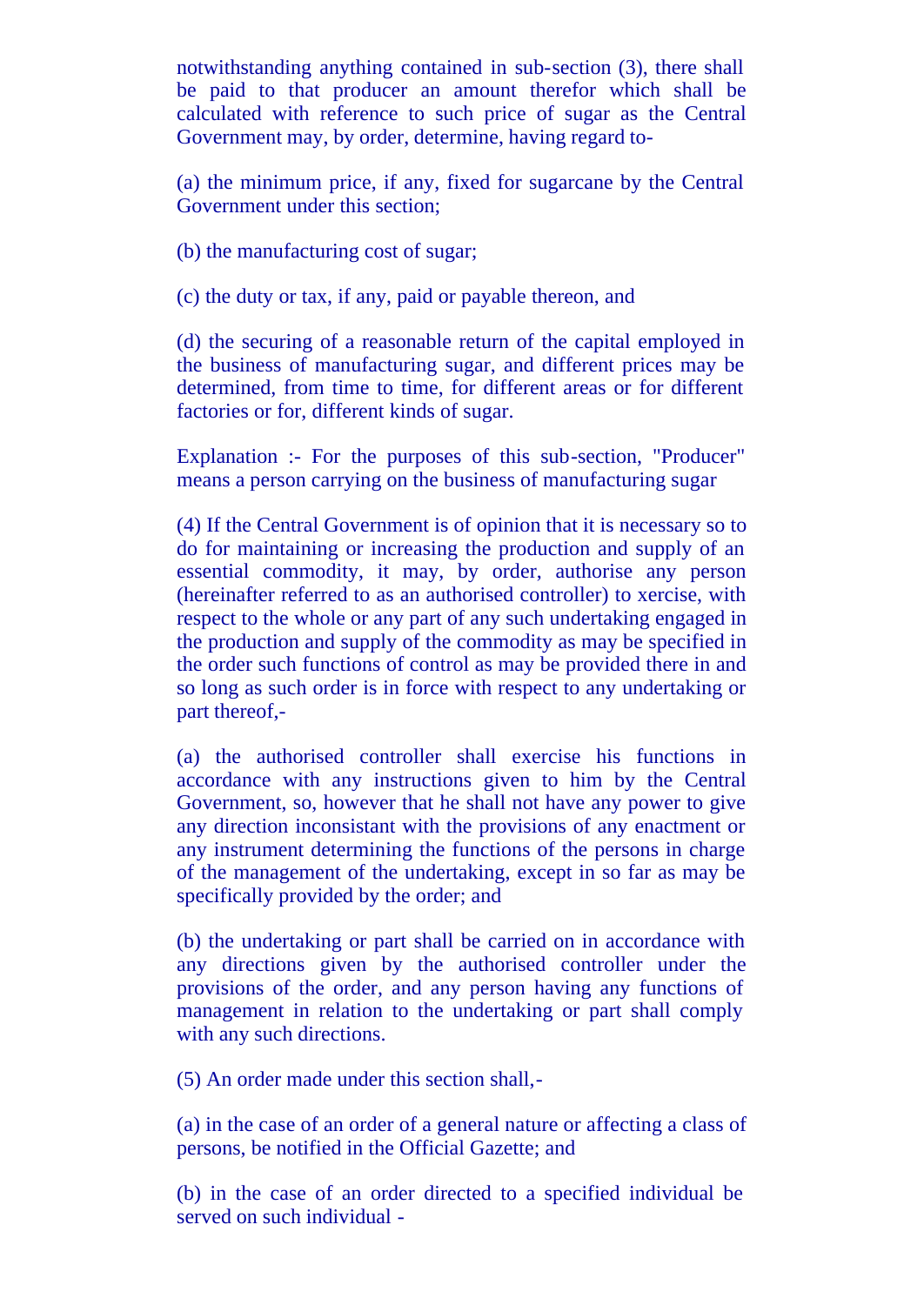(i) by delivering or tendering it to that individual, or

(ii) if it cannot be so delivered or tendered, by affixing it on the outer door or some other conspicuous part of the premises in which that individual lives, and a written report there of shall be prepared and witnessed by two persons living in the neighbourhood.

(6) Every order made this section by the Central Government or by any officer or authority of the Central Government shall be laid before both Houses of Parliament, as soon as may be, after it is made.

### *4. Imposition of duties on State Government, etc.*

An order made under section 3 may confer powers and impose duties upon the Central Government or the State Government or Officers and authorities of the Central Government or State Government and may contain directions to any State Government or to Officers and authorities thereof as to the exercise of any such powers or the discharge of any such duties.

### *5. Delegation of powers-*

The Central Government may, by notified order, direct that the power to make orders or issue notifications under section 3 shall, in relation to such matters and subject to such conditions of any, as may be specified in the directions, be exercisable also by-

(a) such Officer or authority to the Central Government, or

(b) such State Government or such Officer or authority subordinate to a State Government as may be specified in the direction.

### *6. Effect of orders inconsistent with other enactments :-*

Any order made under section 3 shall have effect notwithstanding anything inconsistent therewith contained in any enactment other than this act or any instrument having effect by virtue of any enactment other than this Act.

### *(6A) Confiscation of essential commodity.*

(1) Where any essential commodity is seized in pursuance of any order made under section 3 in relation thereto, a report of such seizure shall, without unreasonable delay, be made to the Collector of the district or the Presidency-town in which such essential commodity is seized and whether or not a prosecution is instituted for the contravention of such order, the Collector may, if he thinks it expedient so to do, direct the essential commodity so seized to be produced for inspection before him, and if he satisfied that there has been a contravention of the order may order confiscation of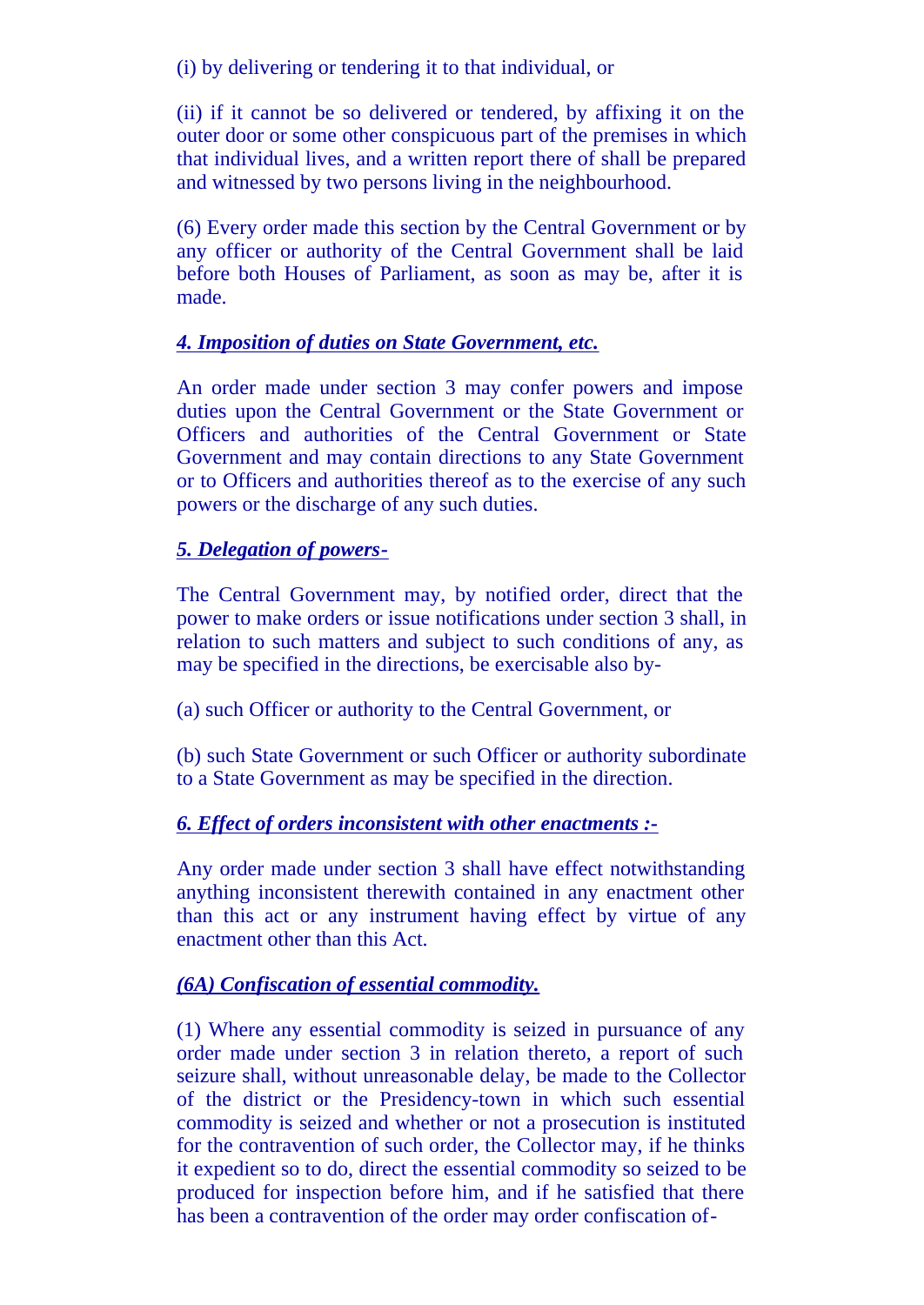(a) the essential commodity so seized;

(b) any package, covering or receptacle in which such essential commodity is found; and

(c) any animal, vehicle, vessel or other conveyance used in carrying such essential commodity; Provided that without prejudice to any action which may be taken under any other provision of this Act, no foodgrains or edible oilseeds seized in pursuance of an order made under section 3 in relation thereto from a producer shall, if the seized foodgrains or edible oilseeds have been produced by him, be confiscated under this section: Provided further that in the case of any animal, vehicle, vessel or other conveyance used for the carriage of goods or passengers for hire, the owner of such animal, vehicle or other conveyance shall be given an opinion to pay, in lieu of its confiscation, a fine not exceeding the market price at the date of seizure of essential commodity sought to be carried by such animal, vehicle, vessel or other conveyance.

(2) Where the Collector, on receiving a report of seizure or on inspection of any essential commodity under sub-section

(1), is of the opinion that the essential commodity is subject to speedy and natural decay or it is otherwise expedient in the public interest so to do, he may -

(i) order the same to be sold at the controlled price, if any, fixed for such essential commodity under this Act or under any other law for the time being in force; or

(ii) where no such price is fixed, order the same to be sold by public auction:

\*Provided that in the case of any such essential commodity the retail sale price whereof has been fixed by the Central Government or a State Government under this Act or under any other Law for the time being in force, the Collector may, for its equitable distribution and availability at fair prices, order the same to be sold through fair price shops at the price so fixed.

(3) Where any essential commodity is sold, as aforesaid, the sale proceeds thereof, after deduction of the expenses of any such sale or auction or other incidental expenses relating thereto, shall-

(a) where no order of confiscation is ultimately passed by the Collector.

(b) where an order passed on appeal under sub-section (1) of section 6C so requires, or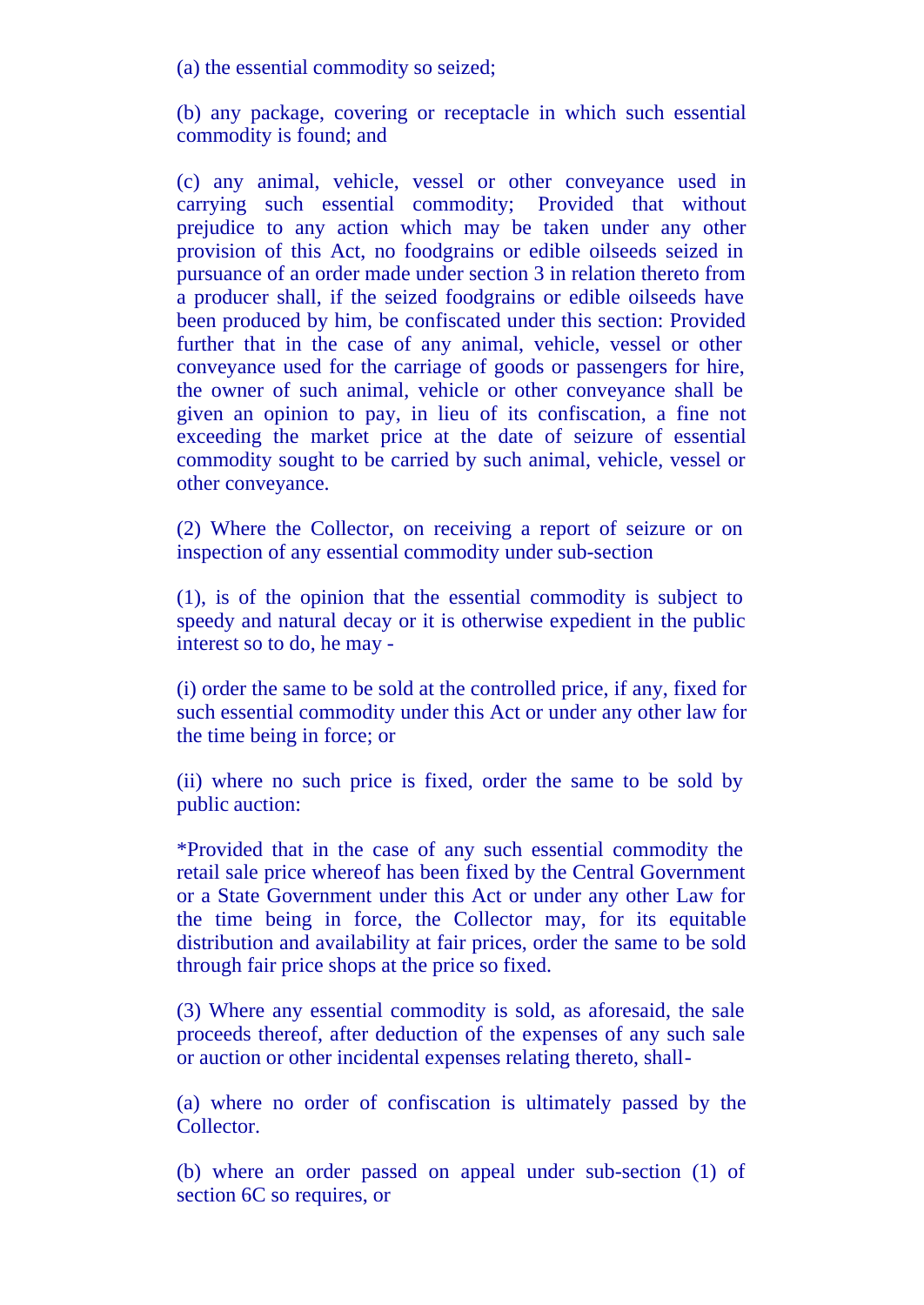(c) where in a prosecution instituted for the contravention of the order in respect of which an order of confiscation has been made under this section, the person concerned is acquitted, be paid to the owner there of or the person from whom it is seized.

### *6B. Issue of show-cause notice before confiscation of essential commodity.*

(1) No order confiscating any essential commodity, package, covering, receptacle, animal, vehicle, vessel or other conveyance or the person from whom it is seized -

(a) is given a notice in writing informing him of the grounds on which it is proposed to confiscate the essential commodity, package, covering, receptacle, animal, vehicle, vessel or other conveyance;

(b) is given an opportunity of making a representation in writing which such reasonable time as may be specified in the notice against the grounds of confiscation; and

(c) is given a reasonable opportunity of being heard in the matter,

(2) Without prejudice to the provisions of sub-section (1), no o rder confiscating any animal, vehicle, vessel or other conveyance shall be made under section 6A if the owner of the animal, vehicle vessel or other conveyance proves to the satisfaction of the Collector that it was used in carrying the essential commodity without the knowledge or connivance of the owner himself, his agent, if any and the person in charge of the animal, vehicle, vessel or other conveyance and that each of them had taken all reasonable and necessary precautions against such use.

(3) No order, confiscating any essential commodity, package, covering, receptacle, animal, vehicle, vessel or other conveyance shall be invalid merely by reason of any defect or irregularity in the notice given under clause (a) of sub-section (1), if, in giving such notice, the provisions of that clause have been substantially complied with.

*6C. Appeal.* (1) Any person aggrieved by an order of confiscation under section 6A may, within one month from the date of the communication to him of such order, appeal to the State Government concerned and the State Government shall, after giving an opportunity to the appellant to be heard, pass such order as it may think fit, confirming, modifying or annulling the order appealed against.

(2) Where an order under section 6A is modified or annulled by the State Government, or where in a prosecution instituted for the contravention of the order in respect of which an order of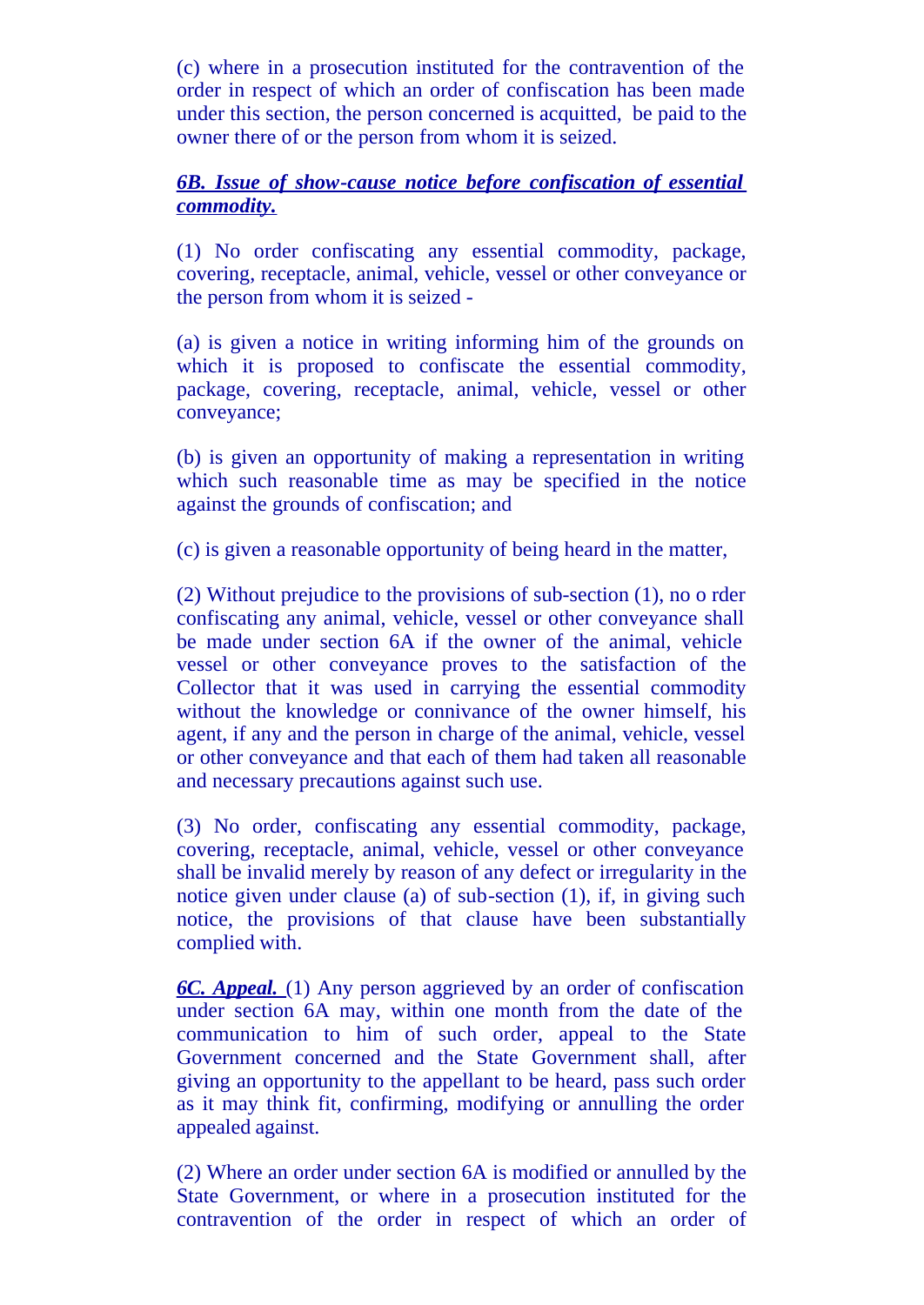confiscation has been made under section 6A, the person concerned is acquired, and in either case it is not possible for any reason to return the essential commodity seized, such person shall, except as provided by sub-section (3) of section 6A, be paid the price therefor as if the essential commodity had been sold to the Government with reasonable interest calculated from the day of the seizure of the essential commodity and such price shall be determined -

(i) in case of foodgrains, edible oilseeds or edible oils, in accordance with the provisions of sub-section (3B) of section 3;

(ii) in the case of sugar, in accordance with the provisions of subsection (3C) of section 3; and

(iii) in the case of any other essential commodity, in accordance with the provisions of sub-section (3) of section 3.

### *6D. Award of confiscation not to interfere with other punishment :-*

The award of any confiscation under this Act by the Collector shall not prevent the infliction of any punishment to which the person affected thereby is liable under this Act.

### *6E. Bar of jurisdiction in certain cases :-*

Whenever any essential commodity is seized in pursuance of an order made under section 3 in relation thereto, or any package, covering or receptacle in which such essential commodity is found or any animal, vehicle, vessel or other conveyance used in carrying such essential commodity is seized pending confiscation under section 6A, the Collector, or as the case may be, the State Government concerned under section 6C shall have, and notwithstanding anything to the contrary contained in any other law for the time being in force, any court, tribunal or other authority shall not have, jurisdiction to make orders with regard to the possession, delivery disposal, release or distribution of such essential commodity, package, covering, receptacle, animal vehicle, vessel or other conveyance.

### *7. Penalties:-*

(i) If any person contravenes any order made under section 3 :-

(a) he shall be punishable :-

(i) in the case of an order made with reference to clause (h) or clause (i) of sub-section (2) of that section, with imprisonment for a term which may extend to one year and shall also be liable to fine, and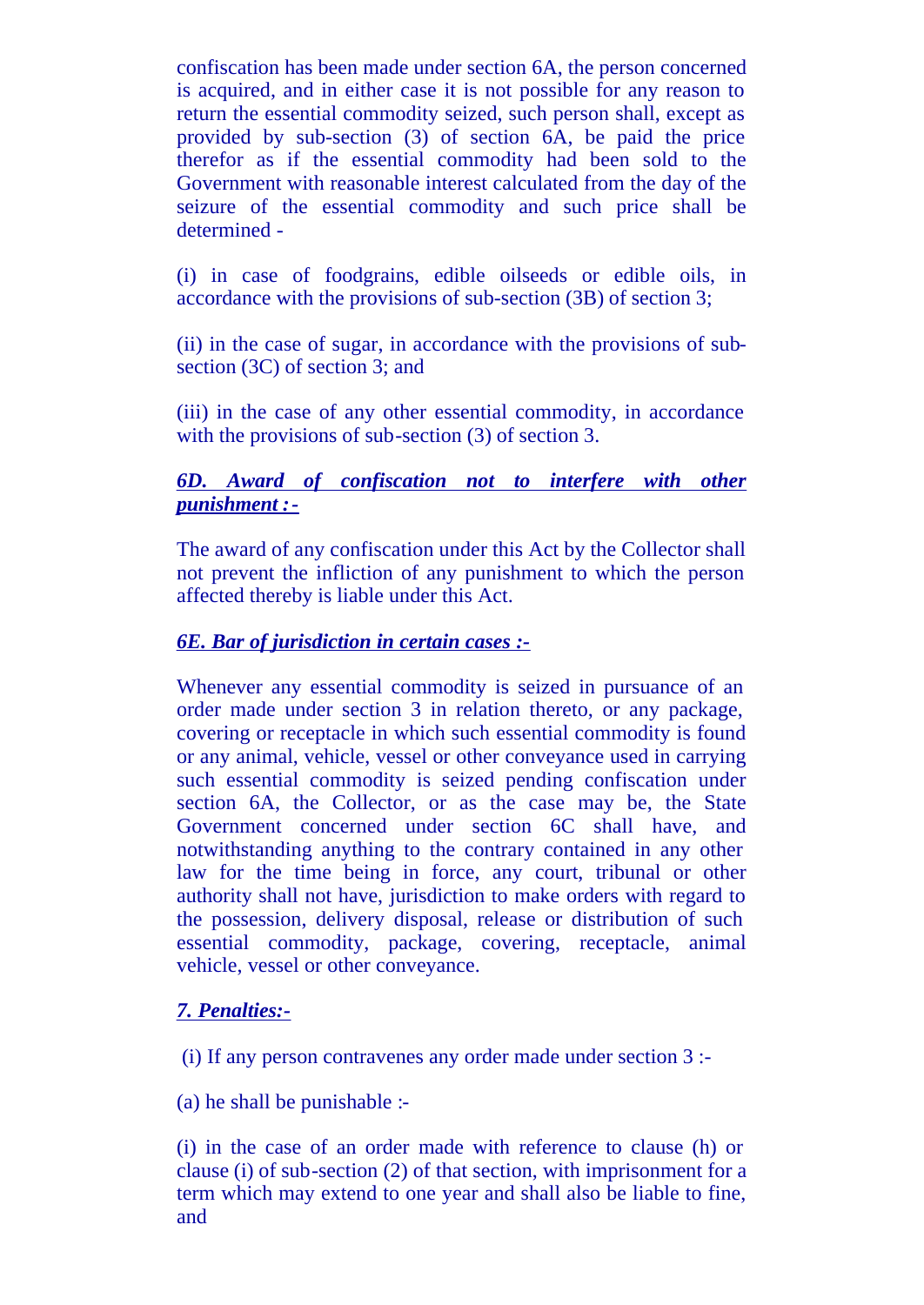(ii) in the case of any other order, with imprisonment for a term which shall not be less than three months but which may extend to seven years and shall also be liable to fine;

(b) any property in respect of which the order has been contravened shall be forfeited to the Government.

(c) any packing, covering or receptacle in which the property is found and any animal, vehicle or other conveyance used in carrying the property shall, if the court so orders, be forfeited to the Government.

(2) If any person to whom a direction is given under clause (b) of sub-section (4) of section 3 fails to comply with the direction, he shall be punishable with imprisonment for a term which shall not be less than three months but which may extend to seven years and shall also be liable to fine:

(2A) If any person convicted of an offence under sub-clause (ii) of clause (a) of sub-section (1) or under sub-section (2) is again convicted of an offence under the same provision, he shall be punishable with imprisonment for the second and for every subsequent offence for a term which shall not be less than six months but which may extend to seven years and shall be liable to fine:

(3) Where a person having been convicted of an offence under subsection (1) is again convicted of an offence under that sub- section for contravention of an order in respect of an essential commodity, the Court by which such person is convicted shall, in addition to any penalty which may be imposed on him under that sub-section by order, direct that, that person shall not carry on any business in that essential commodity for such period, not being less than six month, as may be specified by the Court in the order.

#### *\*\*7A. Power of Central Government to recover certain amountsas arrears of land revenue:-*

(1) Where any person, liable to -

(a) pay and amount in pursuance of any order made under section 3 or,

(b) deposit any amount to the credit of any Account of Fund constituted by or in pursuance of any order made under that section, makes any default in paying or depositing the whole or any part of such amount, the amount in respect of which such default has been made whether such order was made before or after the commencement of the Essential Commodities (Amendment) Act, 1984, and whether the liability of such person to pay or deposit such amount arose before or after such commencement be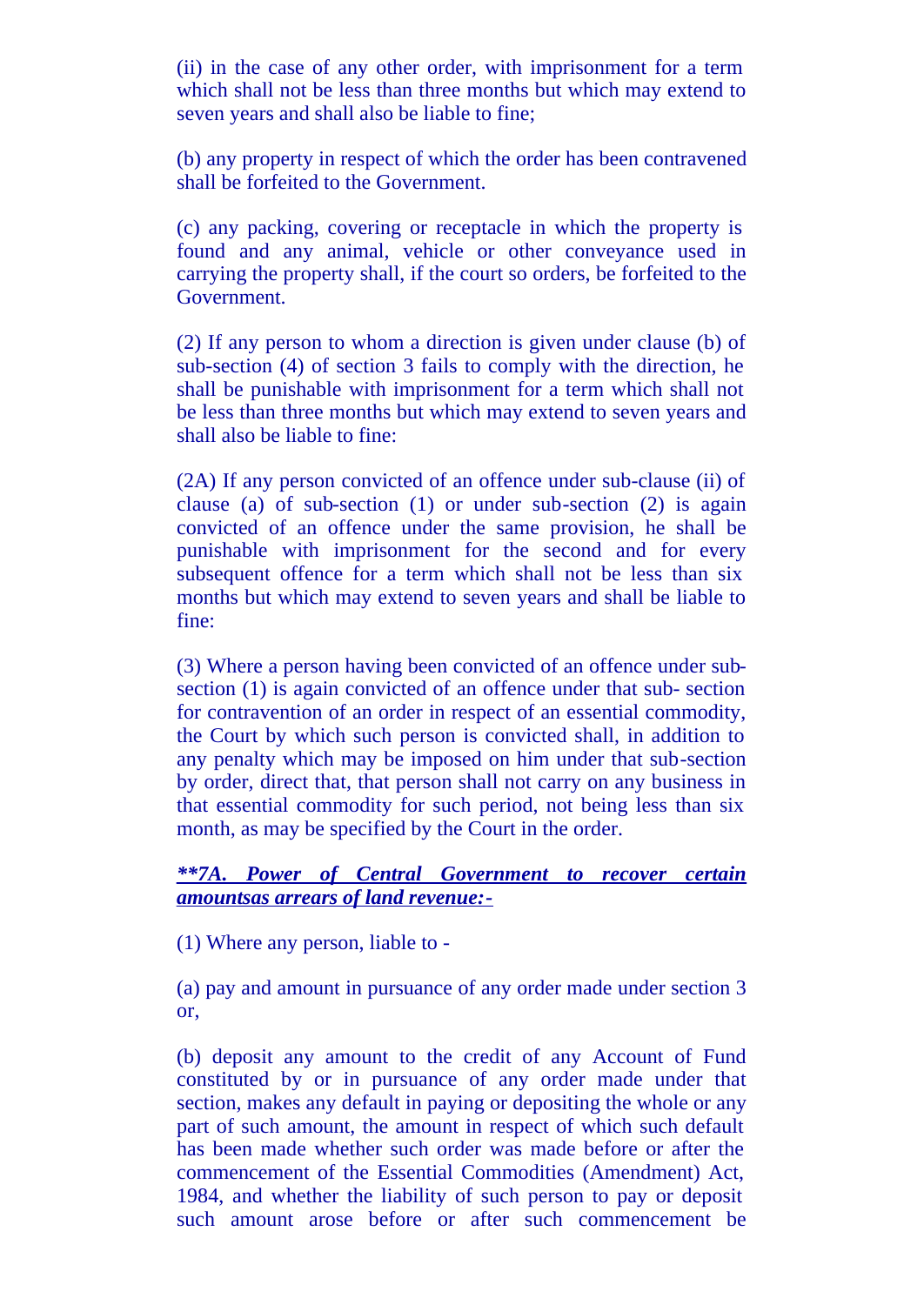recoverable by Government together with simple interest due thereon computed at the rate of fifteen per cent per annum from the date of such default to the date of recovery of such amount, as an arrear of land revenue or as a Public Demand.

(2) The amount recovered under sub-section (1) shall be dealt with in accordance with the order which the liability to pay or deposit such amount arose.

(3) Notwithstanding anything contained in any other law for the time being in force or any contract to the contrary, no court, tribunal or other authority shall grant any injunction or make any order prohibiting or restraining any Government from recovering any amount as an arrears of land revenue or as a Public Demand in pursuance of the provisions of sub-section (1).

(4) If any order, in pursuance of which any amount has been recovered by Government as an arrear of land revenue or as a Public Demand under sub-section (1) is declared by a competent court, after giving to the Government a reasonable opportunity of being heard, to be invalid, the Government shall refund the amount so recovered by it to the person from whom it was recovered, together with simple interest due thereon, computed at the rate of fifteen percent per annum, from the date of recovery of such amount to the date on which such refund is made.

Explanation- For purposes of this section, "Government" means the Government by which the concerned order under section 3 was made or where such order was made by an officer or authority subordinate to any Government, that Government'

#### *8. Attempts and abetment :-*

 Any person who attempts to contravene or abets a contravention of any order made under section 3 shall be deemed to have contravened that order. Provided that where a person has abetted the contravention of any order for the purpose of procuring any essential commodity of the nature mentioned in sub-clause (iv a) or sub-clause (v) of clause (a) of section 2 for his own use or for the use of any member of his family or for the use of any person dependent upon him, and not for the purpose of carrying on any business or trade in such essential commodity, the Court may, notwithstanding, anything contained in section 7 and for reasons to be mentioned in the judgement, impose a sentence of fine only.

### *9. False statement :-* If any person :-

(1) when required by any order made under section 3 to make any statement or furnish any information, makes any statement or furnishes any information which is false in any material particular and which he knows or has reasonable cause to believe to be false,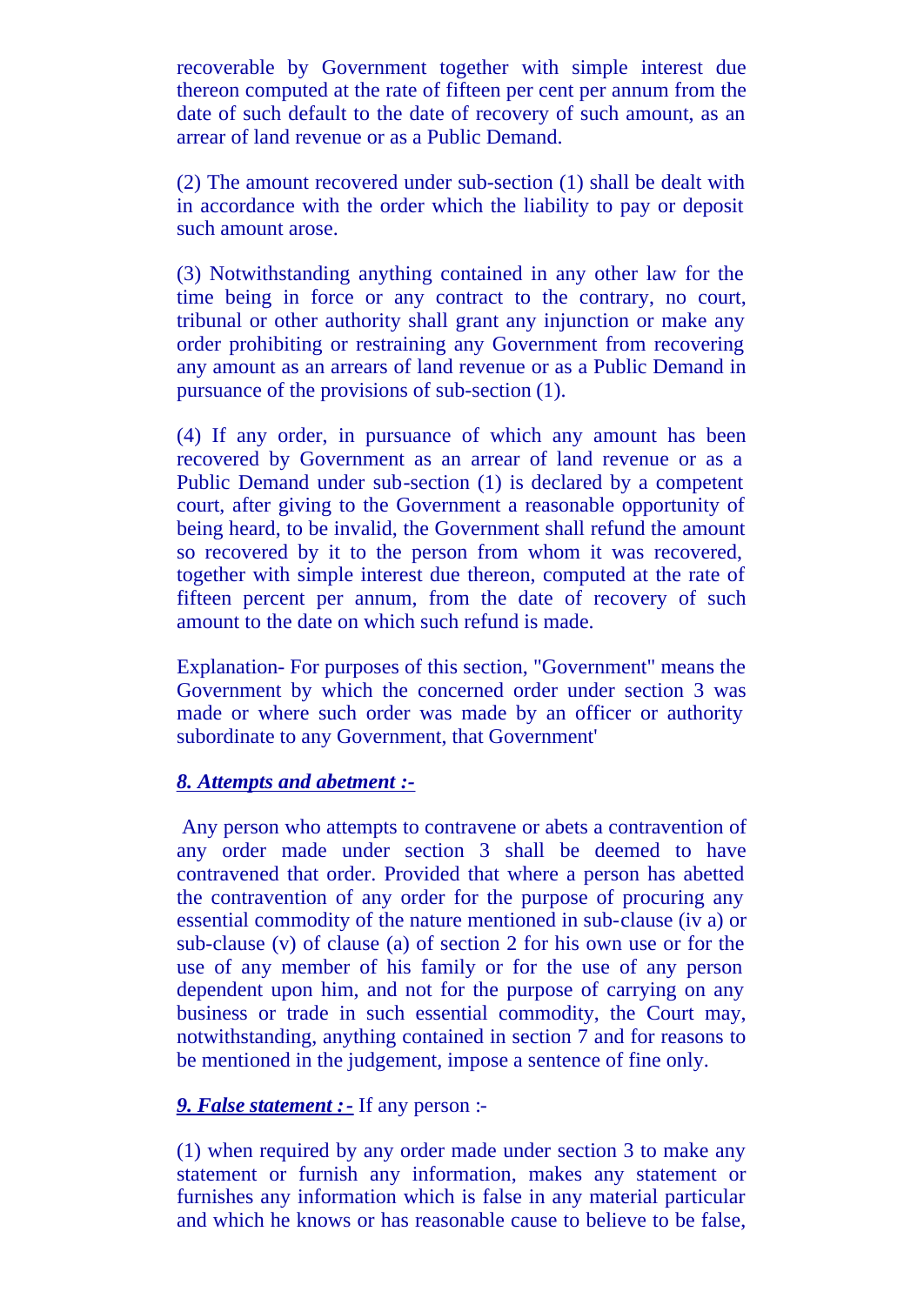or does not believe to be true, or

(ii) makes any such statement as aforesaid in any book, account, record, declaration, return or other document which he is required by any such order to maintain or furnish. he shall be punishable with imprisonment for a term which may extend to five years or with fine, or with both.

### *10. Offences by Companies.*

(1) If the person contravening an order made under section 3 is a company, every person who, at the time the contravention was committed was in charge of and was responsible to the company for the conduct of the business of the company as well as company shall be deemed to be guilty of the contravention and shall be liable to be proceeded against and punished accordingly.

Provided that nothing contained in this sub-section shall render any such person took place without his knowledge or that he exercised all due diligence to prevent such contravention.

(2) Notwithstanding anything contained in sub-section (1), where an offence under this Act has been committed with the consent or connivance of, or is attributable to any neglect on the part of any director, manager, secretary or other officer of the company such director, manager, secretary or other officer shall also be deemed to be guilty of that offence and shall be liable to be proceeded against and punished accordingly.

Explanation - For the purpose of this section. (a) "Company" means any body corporate, and includes a firm or other association of individuals; and(b) "director" in relation to a firm means a partner in the firm.

*10A. Offences to be cognizable* (2 of 1974) Notwithstanding anything contained in the Code of Criminal Procedure, 1973, every offence punishable under this Act shall be cognizable and non bailable.

*10B. Power of court to publish name, place of business, etc.,* of companies convicted under the Act. (1) Where any company is convicted under this Act, it shall be competent for the court convicting the company to cause the name and place of business of the company, nature of the contravention, the fact that the company has been so convicted and such other particulars as the court may consider to be appropriate in the circumstances of the case to be published at the expense of the company in such newspapers or in such other manner as the court may direct.

(2) No publication under sub-section (1) shall be made until the period for preferring an appeal against the orders of the court has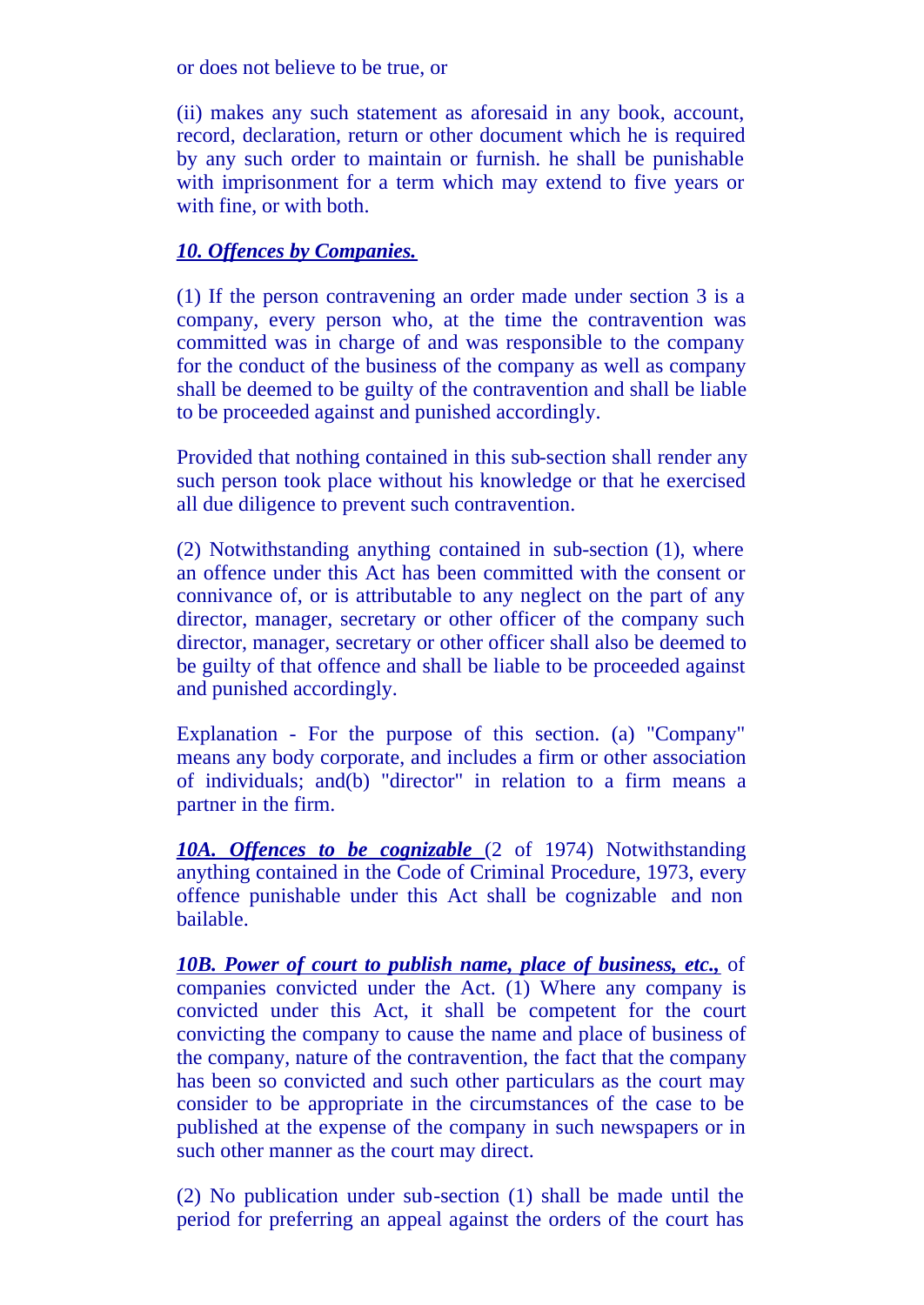expired without any appeal having been preferred or such an appeal having been preferred has been disposed of:

(3) The expenses of any publication under sub-section (1) shall be recoverable from the company as if it were a fine imposed by the court.

Explanation - For the purpose of this section, "Company" has the meaning assigned to it in clause (a) of the Explanation to section 10.

### *10C. Presumption of culpable mental state:-*

(1) In any prosecution for any offence under this Act which required a culpable mental state on the part of the accused, the court shall presume the existence of such mental state but it shall be a defence for the accused to prove the fact that he had no such mental state with respect to the act charged as an offence in that prosecution.

 Explanation - In this section, "Culpable mental state" includes intention, motive, knowledge of a fact and the belief in or reason to believe a fact.

(2) For the purposes of this section a fact is said to be proved only when the court believes it to exist beyond reasonable doubt and not merely when its existence is established by a preponderence of probability.

*11. Cognizance of offences :-* No court shall take cognizance of any offence punishable under this Act except on a report in writing of the facts constituting such offence made by a person who is a public servant as defined in section 21 of the Indian Penal Code, or any person aggrieved or any recognised consumer association whether such person is a member of that association or not.(45 to 1860)

Explanation - For the purpose of this section and section 12AA "recognised consumer association" means voluntary consumer association registered under the Companies Act, 1956 or any other law for the time being in force. (1 of 1956)

### *12A. Constitution of special courts.*

(1) The State Government may, for the purpose of providing speedy trial of the offences under this Act, by notification in the Official Gazette, constitute as many Special Courts as may be necessary for such area or areas as may be specified in the notification.

(2) A Special Court shall consist of a single judge who shall be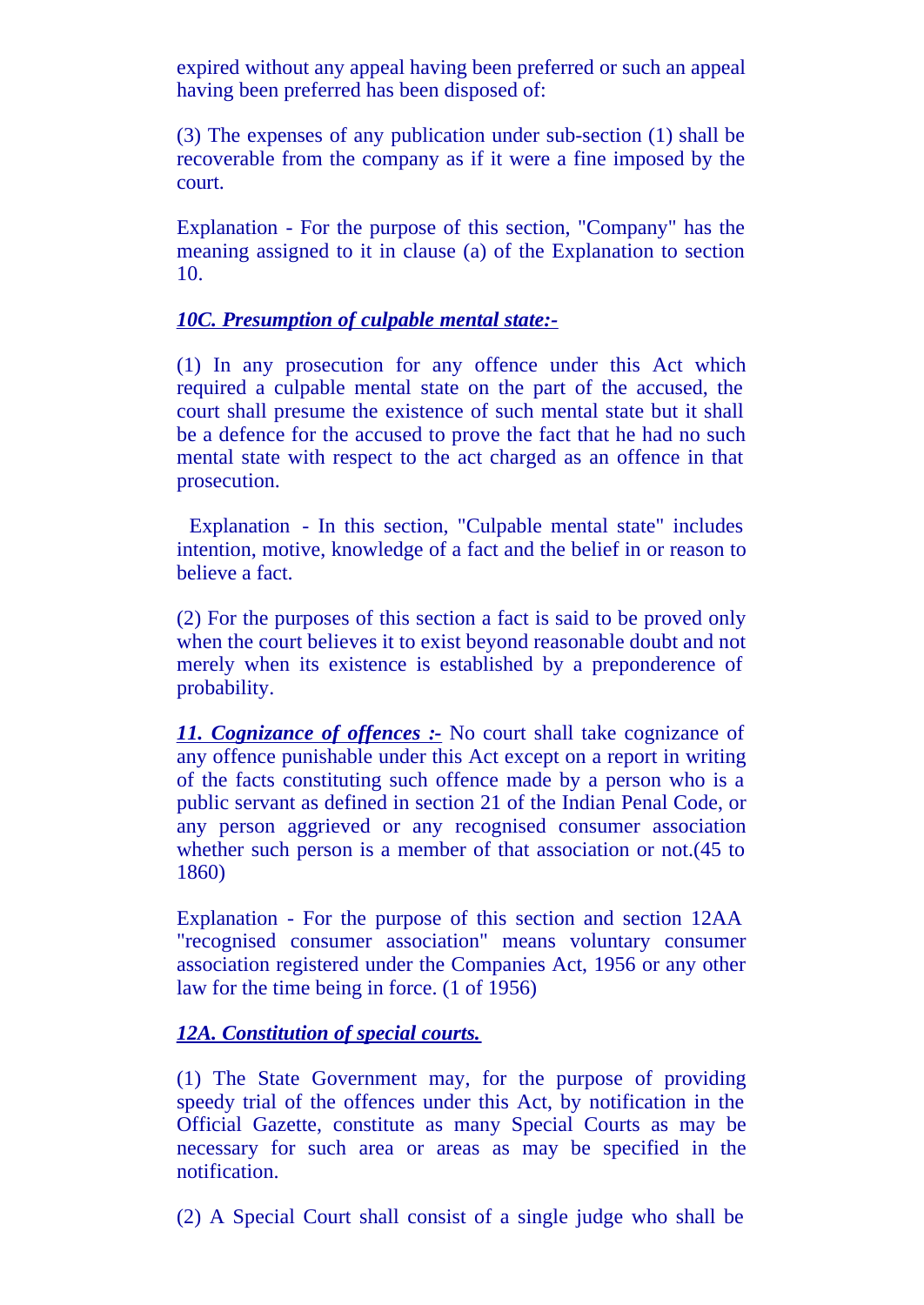appointed by the High Court upon a request made by the State Government.

Explanation - In this sub-section, the word "appoint" shall have the meaning given to it in the Explanation to section 9 of the code.

(3) A person shall not be qualified for appointment as a judge of a Special Court unless -

(a) He is qualified for appointment as a judge of a High Court, or

(b) he has, for a period of not less than one year, been a Sessions judge or an Additional Sessions Judge.

### *12AA. Offences triable by Special Court.*

(1) Notwithstanding anything contained in the code.

(a) all offences under this Act shall be triable only by the Special Court constituted for the area in the offence has been committed or where there are more Special Courts than one for such area, by such one of them as may be specified in this behalf by the High Court;

(b) where a person accused of or suspected of the commission of an offence under this Act is forwarded to a Magistrate under subsection (2) or sub-section (2A) of section 167 of the Code, such Magistrate may authorise the detention of such person in such custody as he thinks fit for a period not exceeding fifteen days in the whole where such Magistrate is a Judicial Magistrate and seven days in the whole where such Magistrate is an Executive Magistrate:

Provided that where such Magistrate consider - (i) when such person is forwarded to him as aforesaid or

(ii) upon or at any time before the expiry of the period of detention authorised by him;that the detention of such person is unnecessary, he may, if he is satisfied that the case falls under the proviso to section 8, order the release of such person on bail and if he is not so satisfied, he shall order such person to be forwarded to the Special Court having jurisdiction;

(c) the Special Court may, subject to the provisions of clause

(d) of this sub-secton, exercise in relation to the person forwarded to it under clause (b), the same power which a Magistrate having jurisdiction to try a case may exercie under section 167 of the Code in relation to an accused person in such case who has been forwarded to him under that section;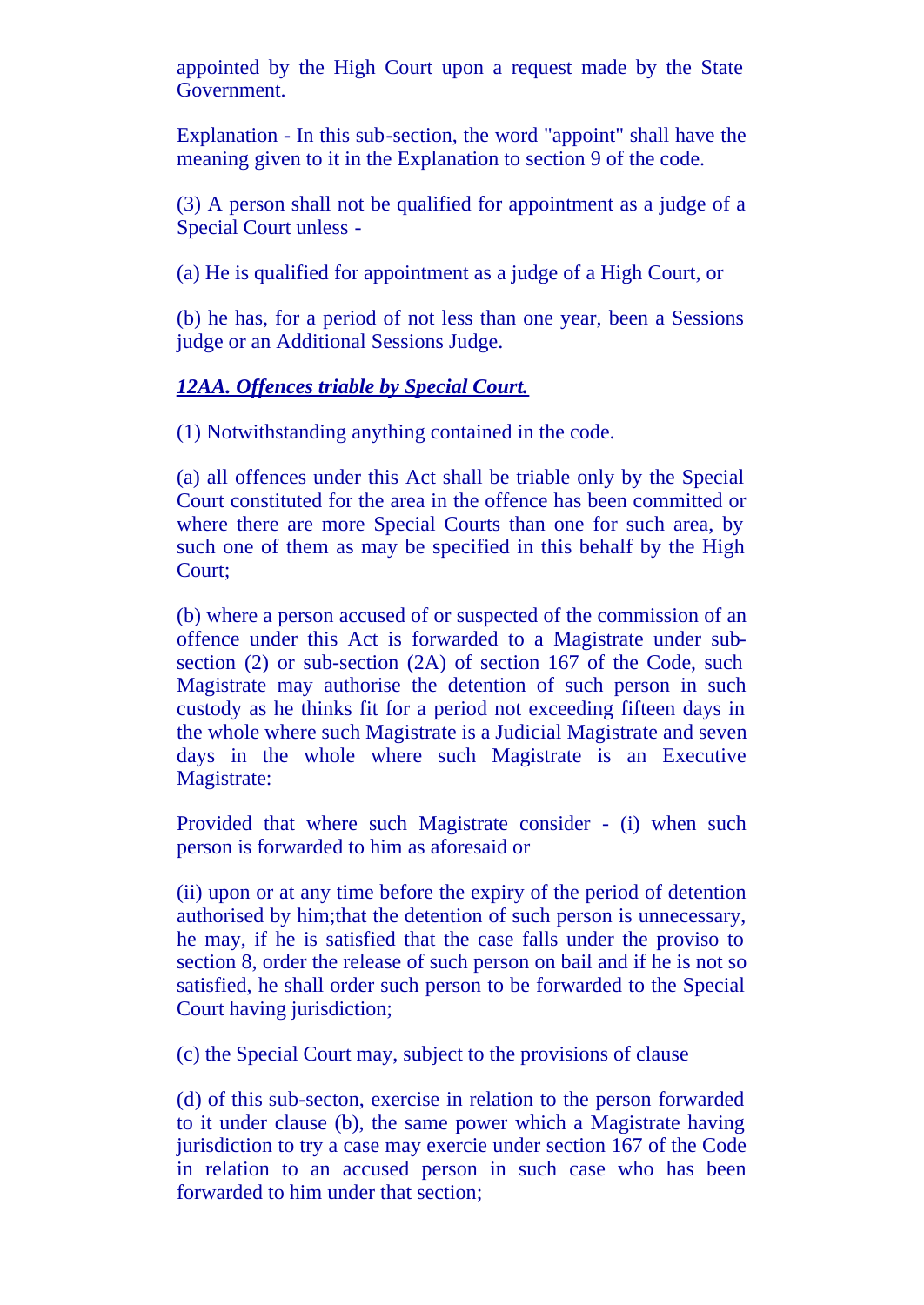(d) Save as aforesaid no person accused of or suspected of the commission of an offence under this Act shall be released on bail by any court other than a Special Court or the High Court; Provided that a Special Court shall not release any such person on bail -

(i) Without giving the prosecution an opportunity to oppose the application for such release unless the Special Court, for reasons to be recorded in writing, is of opinion that it is not practicable to give such opportunity; and

(ii) where the prosecution opposes the application, if the Special Court is satisfied that there appear reasonable grounds for believing that he has been guilty of the offence concerned;

Provided further that the Special Court may direct that any such person may be released on bail if he under the age of sixteen years or is a woman or is a sick or infirm person, or if the Special Court is satisfied that it is just and proper so to do for any other special reason to be recorded in writing;

(e) a Special Court may, upon a perusal of police report of the facts constituting an offence under this Act or upon a complaint made by an officer of the Central Government or a State Government authorised in this behalf by the Government concerned or any person aggrieved or any recognized consumer assciation whether such person is a member of that association or not take cognizance of that offence without the accused being committed to it for trial;

(f) all offences under this Act shall be tried in a summary way and the provisions of sections 262 to 265 (both inclusive) of the Code shall as far as may be, apply to such trial; Provided that in the case of any conviction in a summary trial under this section, it shall be lawful for the Special Court to pass a sentence of imprisonment for a term not exceeding two years.

(2) When trying an offence under this Act, a Special Court may also try an offence other than an offence under this Act, with which the accused may, under the Code, be charged at the same trial;

Provided that such other offence is under any other law for the time being in force triable in a summary way: Provided further that in the case of any conviction for such other offence in such trial, it shall not be lawful for the Special Court to pass a sentence of imprisonment for a term exceeding the term provided for conviction in a summary trial under such other law.

(3) A Special Court may, with a view to obtaining the evidence of any person suspected to have been directly or indirectly concerned in or privy to an offence under this Act, tender a pardon to such person on condition of his making a full and true disclosure of the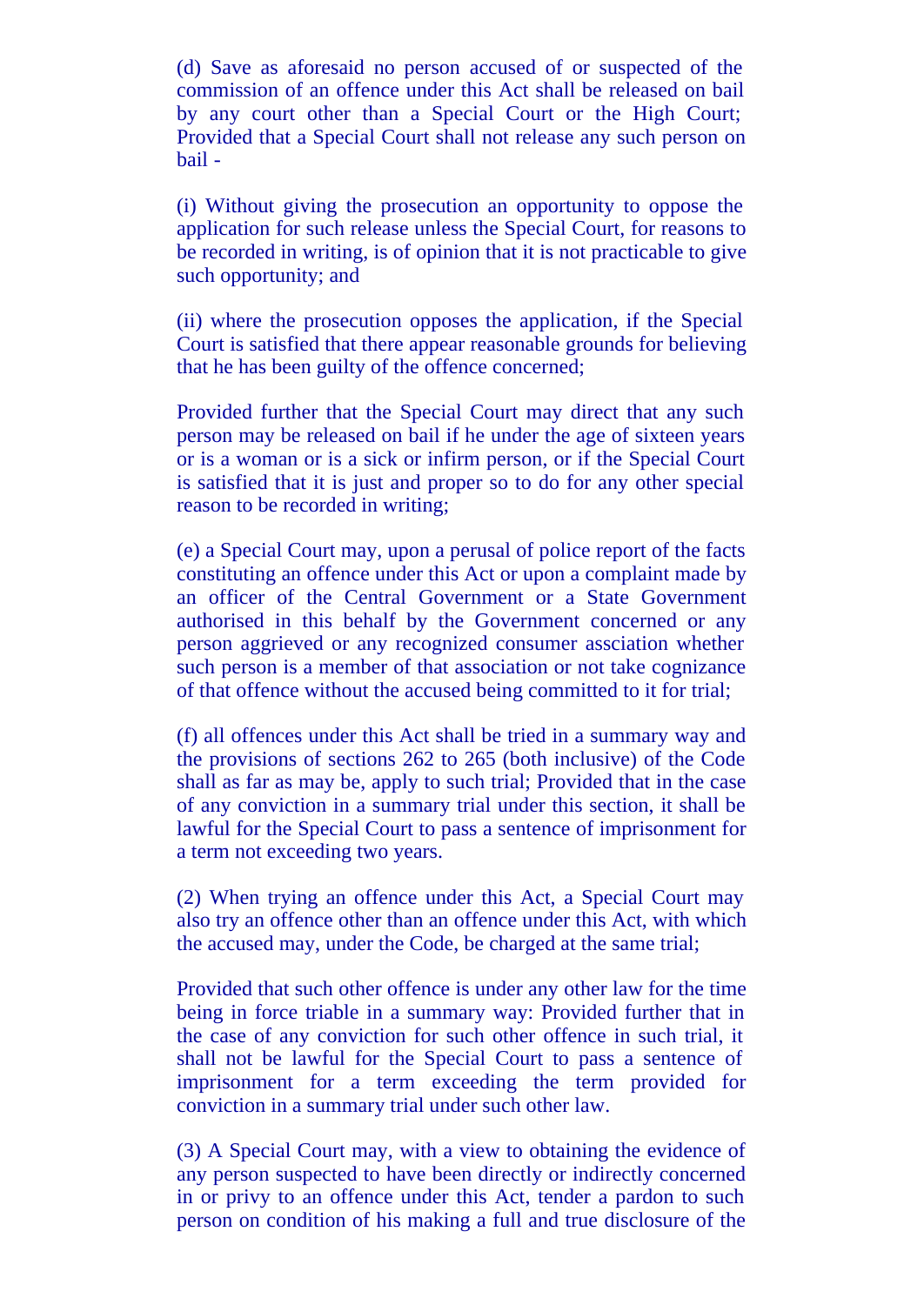whole circumstances within his knowledge relating to the offence and to every other person concerned whether as principal or abetter in the commission thereof and any pardon so tendered shall for the purposes of section 308 of the Code, be deemed to have been tendered under section 307 thereof.

(4) Nothing contained in this section shall be deemed to affect the special powers of the High Court regarding bail under section 439 of the Code and the High Court may exercise such powers including the power under clause (b) of sub-section (1) of that section as if the reference to "Magistrate" in that section included also a reference to a "Special Court" constituted under section 12A.

### *12AB. Appeal and revision.*

 The High Court may exercise so far as may be applicable all the powers conferred by Chapters XXIX and XXX of the Code on a High Court, as if a Special Court within the local limits of the jurisdiction of the High Court were a Court of Sessions trying cases within the local limits of the jurisdiction of the High Court.

### *12AC. Application of Code to proceedings before a Special Court.*

Save as otherwise provided in this Act, the provisions of the Code (including the provisions as to bail and bonds) shall apply to the proceedings before a Special Court and for the purposes of the said provisions, the Special Court shall be deemed to be a Court of Sessions and the person conducting a prosecution before a Special Court, shall be deemed to be a Public Prosecutor.

12B. Grant of *injunction, etc., by civil courts* :- No civil court shall grant an injunction or make any order for any other relief against the Central Government or any State Government or Public officer in respect of any act done or purporting to be done by such Government, or such officer in his official capacity under this Act or any order made thereunder, until after notice of the application for such injunction or other relief has been given to such Government or officer.

*13. Presumption as to orders :-* Where an order purports to have been made and signed by an authority in exercise of any power conferred by or under this Act, a court shall presume that such order was so made by that authority within the meaning of the Indian Evidence Act, 1872. ( 1 of 1872).

*14. Burden of proof in certain cases :-* Where a person is prosecuted for contravening any order made under section 3 which prohibits him from doing any act or being in possession of a thing without lawful authority or without a permit, licence or other document, the burden of providing that he has such authority, permit, licence or other document shall be on him.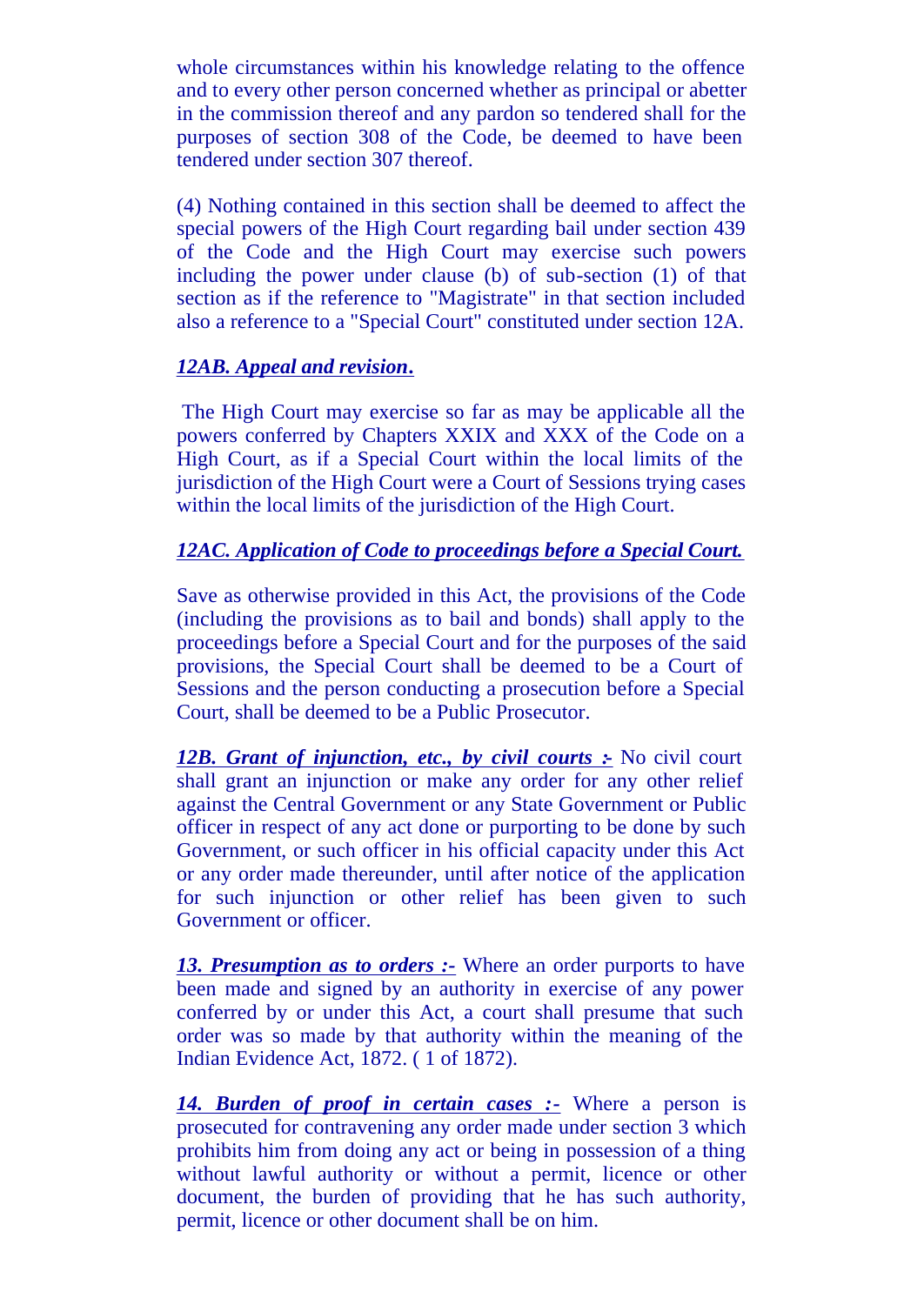*15. Protection of action taken under Act :-* (1) No suit, prosecution or other legal proceeding shall lie against any person for anything which is in good faith done or intended to be done in pursuance of any order made under section 3.

*15A. Prosecution of public servants.* Where any person who is a public servant is accused of any offence alleged to have been committed by him while acting or purporting to act in the discharge of his duty in pursuance of an order made under section

3, no court shall take cognizance of such offence except with the previous sanction -

(a) of the Central Government, in the case of a person who is employed or, as the case may be, was at the time of commission of the alleged, offence employed, in connection with the affairs of the Union;

(b) of the State Government in the case of a person who is employed or as the case may be was at the time of commission of the alleged offence employed, in connection with the affairs of the State.

**16. Repeals and savings :** (1) The following laws are hereby repealed (a) the Essential Commodities Ordinance, 1955;(b) any other law in force in any State immediately before the commencement of this Act in so far as such law controls or authorizes the control of the production, supply and distribution of an trade and commerce in, any essential commodity.

(2) Notwithstanding such repeal, any order made or deemed to be made by any authority whatsoever, under any law repealed hereby an in force immediately before the commencement of this Act, shall in so far as such order may be made under this Act, be deemed to be made under this Act and continue in force and accordingly any appointment made, licence or permit granted or direction issued under any such order and in force immediately before such commencement shall continue in force until and unless it is superseded by any appointment made, licence or permit granted or direction issued under this Act.

(3) The provisions of sub-section (2) shall be without prejudice to the provisions contained in section 6 of the General Clauses, Act, 1897, (10 of 1897) which shall also apply to the repeal of the Ordinance or other law referred to in sub-section

(1) as if such Ordinance or other law had been an enactment.

N.B. :- \* The Essential Commodities (Special Provisions) Act, 1981 (No. of 1981) which came into force w.e.f. 1.9.1982 is effective for a period of five years. Since extended for another five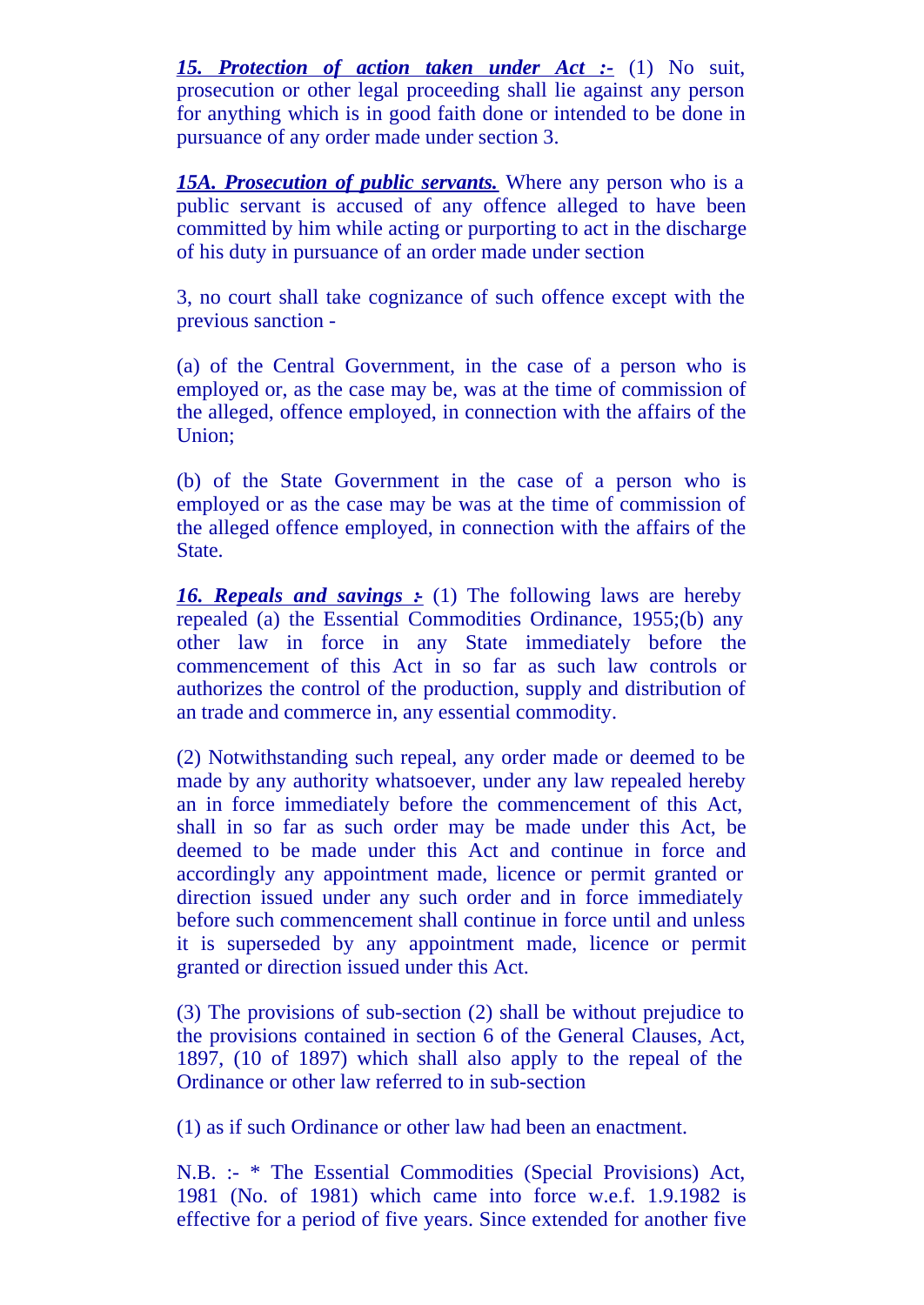years w.e.f. 1.9.87 by the Essential Commodities (Special Provisions) Continuance Act, 1987. It is not applicable to the Union Territories of Andaman & Nicobar Islands, Arunachal Pradesh, Dadar & Nagar Haveli, Lakshadweep and Mizoram. \*\* The Essential Commodities (Amendment) Act, 1984 came into force w.e.f. 1.7.1984.

#### **ECA Amendment**

#### **Ministry of Law, Justice and Company Affairs**

#### **(Legislative Department)**

#### **New Delhi, the 27th August, 1992/Bhadra 5, 1914 (Saka)**

#### **The Essential Commodities (Special Provisions)**

#### **Amendment Ordinance, 1992**

#### **No. 12 of 1992**

Promulgated by the President in the Forty-third Year of the Republic of India

An Ordinance further to amend the Essential Commodities (Special Provisions) Act, 1981 and to make special provision by way of amendment to the Essential Commodities Act, 1955. Whereas, Parliament is not in session and the President is sati that circumstances exist which render it necessary for him to take sfied t immediate action; Now therefore, in exercise of the owers conferred by clause (1) 123 of the Constitution, the President is pleased to promulgate the following Ordinance :-

1. (1) This Ordinance may be called the Essential Commodities (Special provisions) Amendment Ordinance, 1992.(2) It shall come into force at once.

2. In paragraph 2 of the Preamble to the Essential Commodities (Special Provision) Act, 1981 (hereinafter referred to as the principal Act), for the words "ten years", the words "fifteen years" shall be substituted.

3. In section 1 of the principal Act, in sub-section (3) for the words "ten years", the words, "fifteen years" shall be substituted.

4. After section 9 of the principal Act, the following section shall be inserted, namely :-

9A. In the Essential Commodities Act, 1955 after section 10A, the following section shall be inserted namely :- "10AA.